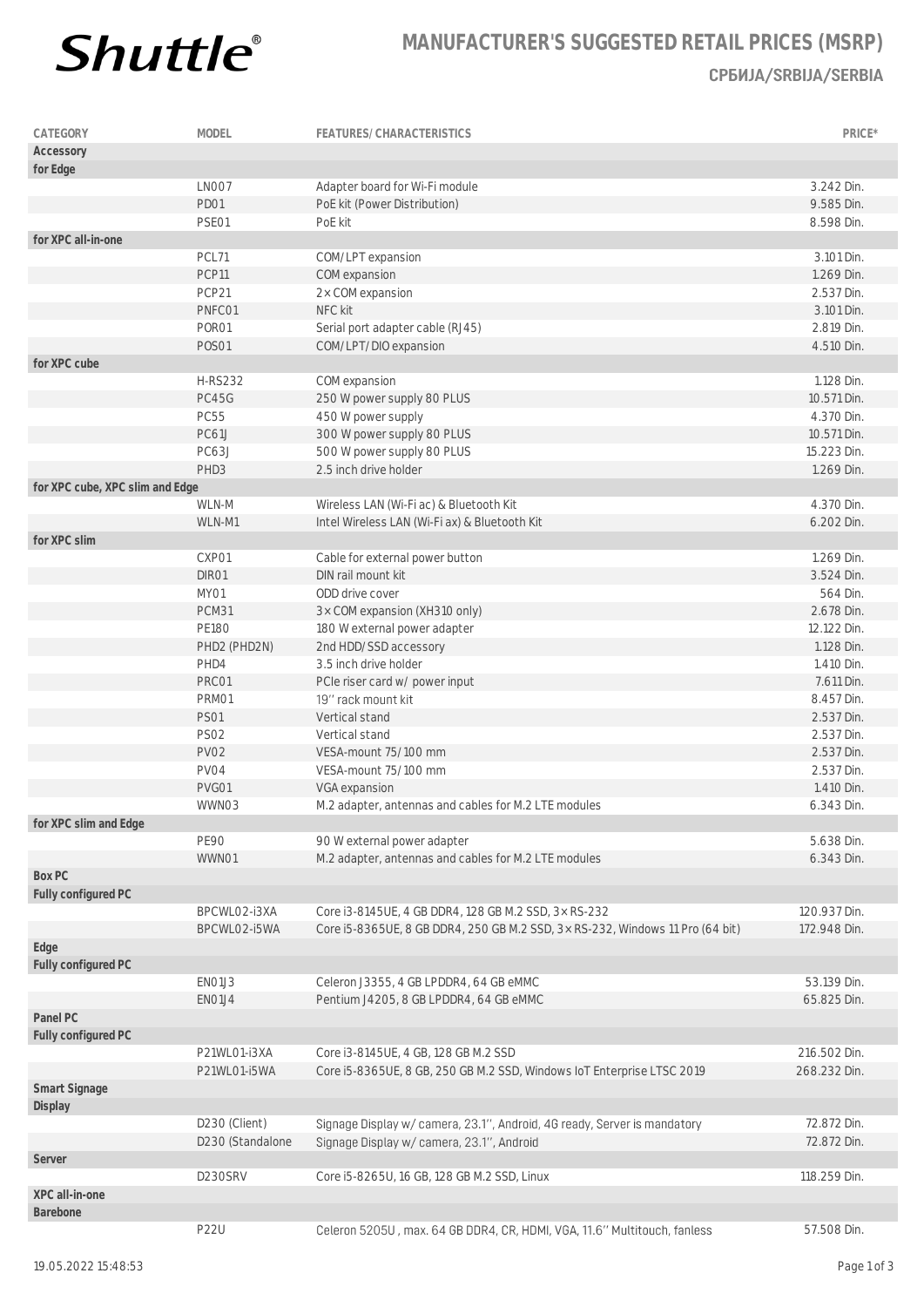| CATEGORY            | MODEL                           | FEATURES/CHARACTERISTICS                                                             | PRICE*       |
|---------------------|---------------------------------|--------------------------------------------------------------------------------------|--------------|
|                     | <b>P51U</b>                     | Celeron 4205U, max. 32 GB DDR4, CR, HDMI, VGA, 15.6" Multitouch, Wi-Fi, BT, fanless  | 68.503 Din.  |
|                     | P51U3                           | Core i3-7100U, max. 32 GB DDR4, CR, HDMI, VGA, 15.6" Multitouch, Wi-Fi, BT, fanless  | 106.278 Din. |
|                     | P90U (White)                    | Celeron 3865U, max. 32 GB DDR4, CR, HDMI, VGA, 19.5" Multitouch, Wi-Fi, BT, fanless  | 80.625 Din.  |
|                     | P90U3 (Black)                   | Core i3-7100U, max. 32 GB DDR4, CR, HDMI, VGA, 19.5" Multitouch, Wi-Fi, BT, fanless  | 107.828 Din. |
|                     | P90U3 (White)                   | Core i3-7100U, max. 32 GB DDR4, CR, HDMI, VGA, 19.5" Multitouch, Wi-Fi, BT, fanless  | 110.647 Din. |
|                     | P90U5 (Black)                   | Core i5-7200U, max. 32 GB DDR4, CR, HDMI, VGA, 19.5" Multitouch, Wi-Fi, BT, fanless  | 119.245 Din. |
|                     | P92U (Black)                    | Celeron 5205U, max. 64 GB DDR4, CR, HDMI, VGA, 19.5" Multitouch, Wi-Fi, BT, fanless  | 87.531 Din.  |
|                     | P92U (White)                    | Celeron 5205U, max. 64 GB DDR4, CR, HDMI, VGA, 19.5" Multitouch, Wi-Fi, BT, fanless  | 89.927 Din.  |
|                     | P92U3 (Black                    | Core i3-10110U, max, 64 GB DDR4, CR, HDMI, VGA, 19.5" Multitouch, Wi-Fi, BT, fanless | 113.748 Din. |
|                     | P92U3 (White)                   | Core i3-10110U, max. 64 GB DDR4, CR, HDMI, VGA, 19.5" Multitouch, Wi-Fi, BT, fanless | 116.003 Din. |
|                     | P92U5 (Black)                   | Core i5-10210U, max. 64 GB DDR4, CR, HDMI, VGA, 19.5" Multitouch, Wi-Fi, BT, fanless | 131.508 Din. |
|                     | X50V7 (Black)                   | Celeron 4205U, max. 64 GB DDR4, CR, HDMI, VGA, 15.6" Touch, Wi-Fi, fanless           | 60.046 Din.  |
|                     | X50V7 (White)                   | Celeron 4205U, max. 64 GB DDR4, CR, HDMI, VGA, 15.6" Touch, Wi-Fi, fanless           | 60.046 Din.  |
|                     | X50V7U3 (Black)                 | Core i3-8145U, max. 64 GB DDR4, CR, HDMI, VGA, 15.6" Touch, Wi-Fi, fanless           | 90.914 Din.  |
|                     | X50V7U3 (White)                 | Core i3-8145U, max. 64 GB DDR4, CR, HDMI, VGA, 15.6" Touch, Wi-Fi, fanless           | 90.914 Din.  |
|                     | X50V8 (Black)                   | Celeron 5205U, max. 64 GB DDR4, CR, HDMI, VGA, 15.6" Touch, Wi-Fi, fanless           | 64.415 Din.  |
|                     | X50V8 (White)                   | Celeron 5205U, max. 64 GB DDR4, CR, HDMI, VGA, 15.6" Touch, Wi-Fi, fanless           | 64.415 Din.  |
|                     | X50V8U3 (Black)                 | Core i3-10110U, max. 64 GB DDR4, CR, HDMI, VGA, 15.6" Touch, Wi-Fi, fanless          | 94.861 Din.  |
|                     | X50V8U3 (White)                 | Core i3-10110U, max. 64 GB DDR4, CR, HDMI, VGA, 15.6" Touch, Wi-Fi, fanless          | 94.861 Din.  |
| Fully configured PC |                                 |                                                                                      |              |
|                     |                                 | Celeron 4205U, 4 GB, 120 GB M.2 SSD, RS-232, Windows IoT Enterprise LTSC 2019        |              |
|                     | <b>P5100PA</b>                  |                                                                                      | 87.108 Din.  |
|                     | P9200PA                         | Celeron 5205U, 8 GB DDR4, 250 GB M.2 SSD, Windows IoT Enterprise LTSC 2019           | 108.392 Din. |
|                     | P9200XA                         | Celeron 5205U, 8 GB DDR4, 128 GB M.2 SSD                                             | 102.613 Din. |
|                     | <b>POS P510</b>                 | Celeron 4205U, 4 GB, 120 GB M.2 SSD, RS-232                                          | 76.960 Din.  |
|                     | <b>POS P920</b>                 | Celeron 5205U, 4 GB DDR4, 128 GB M.2 SSD, RS-232, LPT                                | 97.962 Din.  |
|                     | POS X507 (Black)                | Celeron 4205U, 4 GB, 120 GB SSD, RS-232, LPT                                         | 71.322 Din.  |
|                     | POS X507 (White)                | Celeron 4205U, 4 GB, 120 GB SSD, RS-232, LPT                                         | 71.322 Din.  |
|                     | X5070PA (Black)                 | Celeron 4205U, 4 GB, 120 GB M.2 SSD, Windows IoT Enterprise LTSC 2019                | 78.792 Din.  |
|                     | X5070TA (Black)                 | Celeron 4205U, 4 GB, 120 GB M.2 SSD, Windows 10 Pro (64 bit)                         | 75.691 Din.  |
|                     | X5070XA (Black)                 | Celeron 4205U, 4 GB, 500 GB                                                          | 71.040 Din.  |
|                     | X5070XA (White)                 | Celeron 4205U, 4 GB, 500 GB                                                          | 71.040 Din.  |
|                     | X5073TA (Black)                 | Core i3-8145U, 8 GB, 120 GB M.2 SSD, Windows 10 Pro (64 bit)                         | 125.165 Din. |
|                     | X5073XA (Black)                 | Core i3-8145U, 8 GB, 120 GB SSD                                                      | 101.344 Din. |
| XPC cube            |                                 |                                                                                      |              |
| Barebone            |                                 |                                                                                      |              |
|                     | SH310R4V2                       | LGA1151v2, H310, max. 64 GB DDR4, HDMI 2.0, DP, VGA, Aluminium, 300 W                | 36.788 Din.  |
|                     | SH370R6V2 Plus                  | LGA1151v2, H370, max. 64 GB DDR4, HDMI 2.0, 2x DP, USB 3.2, Alumin., 500 W           | 51.447 Din.  |
|                     | <b>SH510R4</b>                  | LGA1200, H510, max. 64 GB DDR4, HDMI 2.0, DP, VGA, Aluminium, 300 W                  | 47.219 Din.  |
|                     | <b>SH570R6</b>                  | LGA1200, H570, max. 128 GB DDR4, HDMI 2.0, 2x DP, USB 3.2, Aluminium, 300 W          | 52.716 Din.  |
|                     | SH570R6 Plus                    | LGA1200, H570, max. 128 GB DDR4, HDMI 2.0, 2× DP, USB 3.2, Aluminium, 500 W          | 60.187 Din.  |
|                     | <b>SH570R8</b>                  | LGA1200, H570, max. 128 GB DDR4, HDMI 2.0, 2× DP, USB 3.2, Aluminium, 4× HDD, 50     | 61.878 Din.  |
|                     | <b>SZ270R8</b>                  | LGA1151, Z270, max. 64 GB DDR4, HDMI, 2× DP, 2× LAN, Aluminium, 4× HDD, 500 W        | 20.720 Din.  |
| XPC nano            |                                 |                                                                                      |              |
| Barebone            |                                 |                                                                                      |              |
|                     | NC10U                           | Celeron 4205U, max. 32 GB DDR4, CR, HDMI 2.0, DP, Wi-Fi, RS-232, Plastic             | 28.895 Din.  |
|                     | NC <sub>10</sub> U <sub>3</sub> | Core i3-8145U, max. 32 GB DDR4, CR, HDMI 2.0, DP, Wi-Fi, RS-232, Plastic             | 56.099 Din.  |
|                     | NC10U5                          | Core i5-8265U, max. 32 GB DDR4, CR, HDMI 2.0, DP, Wi-Fi, RS-232, Plastic             | 70.476 Din.  |
|                     | <b>NC10U7</b>                   | Core i7-8565U, max. 32 GB DDR4, CR, HDMI 2.0, DP, Wi-Fi, RS-232, Plastic             | 89.223 Din.  |
|                     | NSO2AV2                         | ARM, 2 GB DDR3, 16 GB Flash, CR, HDMI 2.0, Wi-Fi, BT, PoE, Android 8.1               | 21.566 Din.  |
|                     | NSO2EV2                         | ARM, 2 GB DDR3, 16 GB Flash, CR, HDMI 2.0, Wi-Fi, BT, PoE, Android 8.1               | 25.371 Din.  |
| Fully configured PC |                                 |                                                                                      |              |
|                     | <b>NC1010BA</b>                 | Celeron 4205U, 4 GB, 64 GB M.2 SSD, Windows 10 Pro (64 bit)                          | 45.950 Din.  |
|                     | <b>NC1010XA</b>                 | Celeron 4205U, 4 GB, 128 GB M.2 SSD                                                  | 39.185 Din.  |
| XPC slim            |                                 |                                                                                      |              |
| Barebone            |                                 |                                                                                      |              |
|                     | DA320                           | AM4 (AMD), A320, max. 32 GB DDR4, CR, HDMI 2.0, 2× DP, 2× LAN, RS-232, Steel         | 31.573 Din.  |
|                     | DHO <sub>2U</sub>               | Celeron 3865U, max. 32 GB DDR4, GTX 1050, 4 x HDMI 2.0, Steel                        | 41.722 Din.  |
|                     | DH32U                           | Pentium Gold 7505, max. 64 GB DDR4, 4× HDMI 2.0, Steel                               | 50.884 Din.  |
|                     | DH32U5                          | Core i5-1135G7, max. 64 GB DDR4, 4x HDMI 2.0, Steel                                  | 89.364 Din.  |
|                     | DH410                           | LGA1200, H410, max. 64 GB DDR4, CR, HDMI 2.0, DP, 2x LAN, RS-232, Steel              | 37.352 Din.  |
|                     | <b>DH410S</b>                   | LGA1200, H410, max. 64 GB DDR4, CR, HDMI, DP, LAN, USB-C, Steel                      | 34.251 Din.  |
|                     | <b>DH470C</b>                   | LGA1200, H470, max. 64 GB DDR4, HDMI 2.0, 2× DP, 2× LAN, RS-232, USB 3.2, Steel      | 40.594 Din.  |
|                     | DL20N                           | Celeron N4505, max. 16 GB DDR4, CR, HDMI 2.0, DP, VGA, RS-232, fanless               | 34.392 Din.  |
|                     | DL20N6                          | Pentium Silver N6005, max. 16 GB DDR4, CR, HDMI 2.0, DP, VGA, RS-232, fanless        | 40.876 Din.  |
|                     | DS10U                           | Celeron 4205U, max. 32 GB DDR4, CR, HDMI 2.0, DP, VGA, 2× LAN, Wi-Fi, BT, RS-232, S  | 38.762 Din.  |
|                     | DS10U3                          | Core i3-8145U, max. 32 GB DDR4, CR, HDMI 2.0, DP, VGA, 2× LAN, Wi-Fi, BT, USB 3.2, R | 72.872 Din.  |
|                     | DS10U5                          | Core i5-8265U, max. 32 GB DDR4, CR, HDMI 2.0, DP, VGA, 2× LAN, Wi-Fi, BT, USB 3.2, R | 88.236 Din.  |